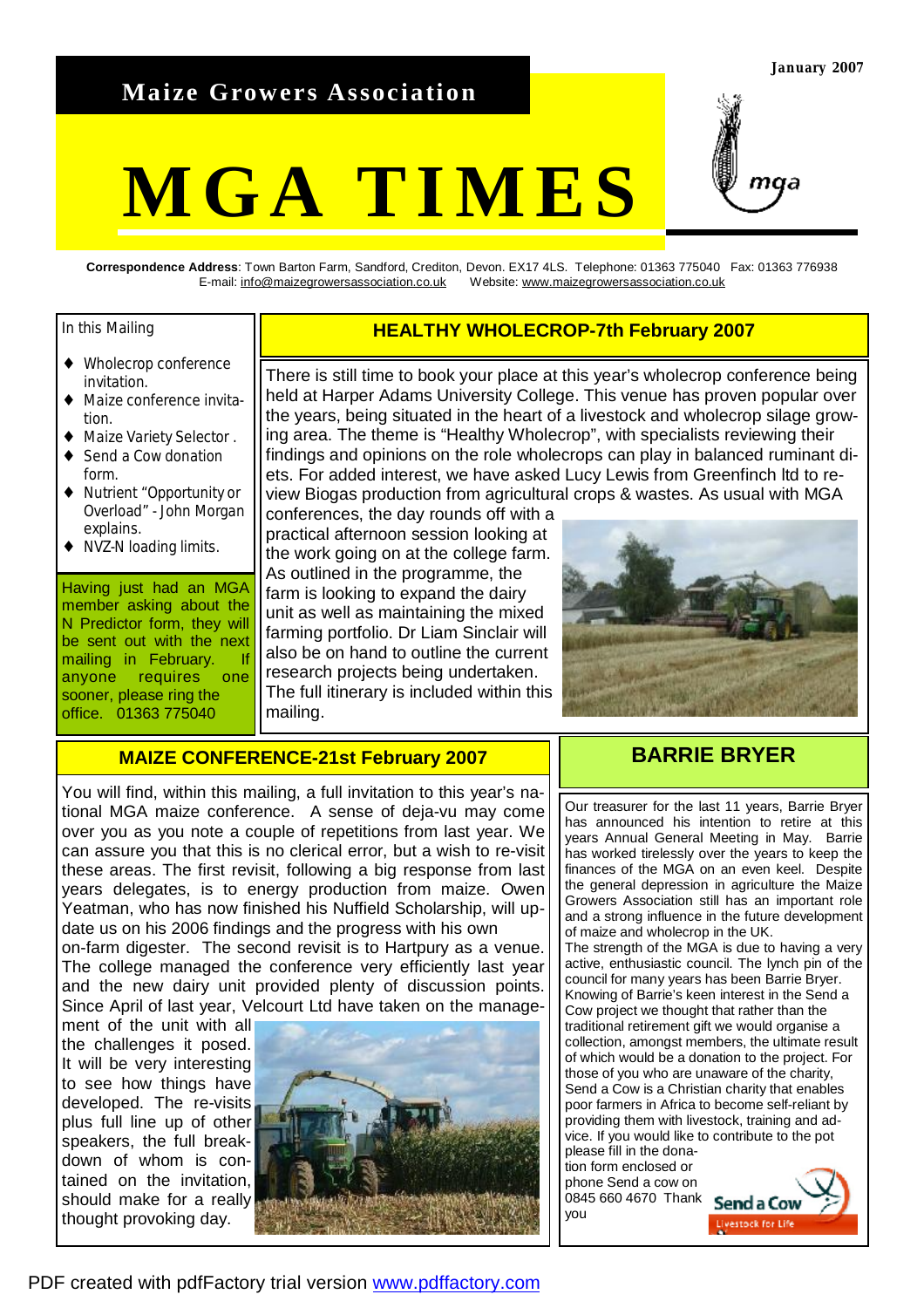# **GO GO MAIZE!!**

George Bush's 2007 State of the Union address earlier this week will not go unnoticed by those trying to gauge the fortunes of agriculture in the next decade. He has doubled the targets for ethanol production to 35 billion gallons by 2017. and by so doing has pumped further enthusiasm into the rapidly expanding renewable fuels sector in the US.

While this renewed interest in agriculture should be looked on positively there are a few doubts. The main one being the ability of US farmers to deliver the required tonnage of maize. As you can imagine, efforts are being doubled to boost crop yields by every means possible. It is estimated that an area of 129,000 square miles of extra maize is needed to supply the ethanol plants. This apparently equates to the combined area of Iowa and Kansas!.



Other unknowns will be the impact of such a rapid expansion on other sectors. Concern has already been voiced regarding the future price of soya for example. With analysts predicting prices topping the highs of the 1970's as demand continues to increase and the area cropped with soya shrinking as a result

of the increased maize plantings. One thing appears certain, arable farmers can look forward with a little more enthusiasm than has been the case in the recent past.

We have had some good news at Town Barton **NVZ-NITROGEN LOADING LIMITS** Farm, after nearly a year of TB restrictions the Vet has finally confirmed that we are free to sell animals on the open market. There has only ever been one case of confirmed TB here, but the inconclusives keep cropping up. The most frustrating thing for anyone having these problems (we are lucky, some neighbours have had to destroy large numbers of their cows) is there is nothing much we can do to prevent TB from reoccurring at the next test.

Town Barton's silage stocks are holding up better than we expected, partly due to the mild winter (so far). This year, due to surplus grass in the early spring we have included grass silage in the dairy cow ration. The milk quality this winter has been as good as we have known it. This is partly due to a shift in calving pattern, the inclusion of some longer fibre and a desire to produce more milk (concentrate use has increased this year). The jury is out on the economics of this policy.

We are looking forward to seeing you at the forthcoming MGA conferences.



As you may or may not be aware, the Nitrogen loading figures on Arable land for farms in NVZ's changed last month from 210kgN/ha to 170kgN/ha. The loading for grassland remains the same at 250kgN/ha.

This change will be more significant for farms growing arable forage crops (e.g. maize & wholecrops) than all grass units.

To calculate the manure N capacity for your farm, you need to identify the areas of grass and arable land on your holding, remembering to subtract the areas of ponds/lakes/ hardstandings within fields.

To illustrate this, we can work through a simple example: - A dairy farm with 50ha grass and 50ha maize/wholecrop, and stocked with 190 good-sized Holsteins.

The manure Nitrogen capacity of this farm will now be: - Grass  $50ha \times 250kgN = 12,500kg \text{ N per year}$ 

Plus Arable  $50ha \times 170kgN = 8,500kg \text{ N per year}$ 

**Total manure N capacity = 21,000kg N per year.**  *Last year that would have been 23,000kg.* 

We now calculate the manure N produced on the holding: -From the NVZ guidance notes, it states that each 650kg cow will excrete 116kgN/year

190 cows X 116kgN = 22,040kgN/year.

**Total manure N produced = 22,040kg N per year.**  We can now see from this simple example that in 2007 this farm will exceed its manure N loading by 1040kg N, whereas last year it would have been within the limits. This farm will now have 3 choices: -

- 1. Reduce stock numbers
- 2. Increase available land area
- 3. Export some manure from the holding

Please remember that if you are in an NVZ, the regulations are now linked to your single payment so any breaches can penalise you, so get the figures right!

Full guidance on this can be found in your NVZ guidance notes.

**Remember!** Please do not confuse these farm Nitrogen loading figures with the Total N application limits on a per field basis.